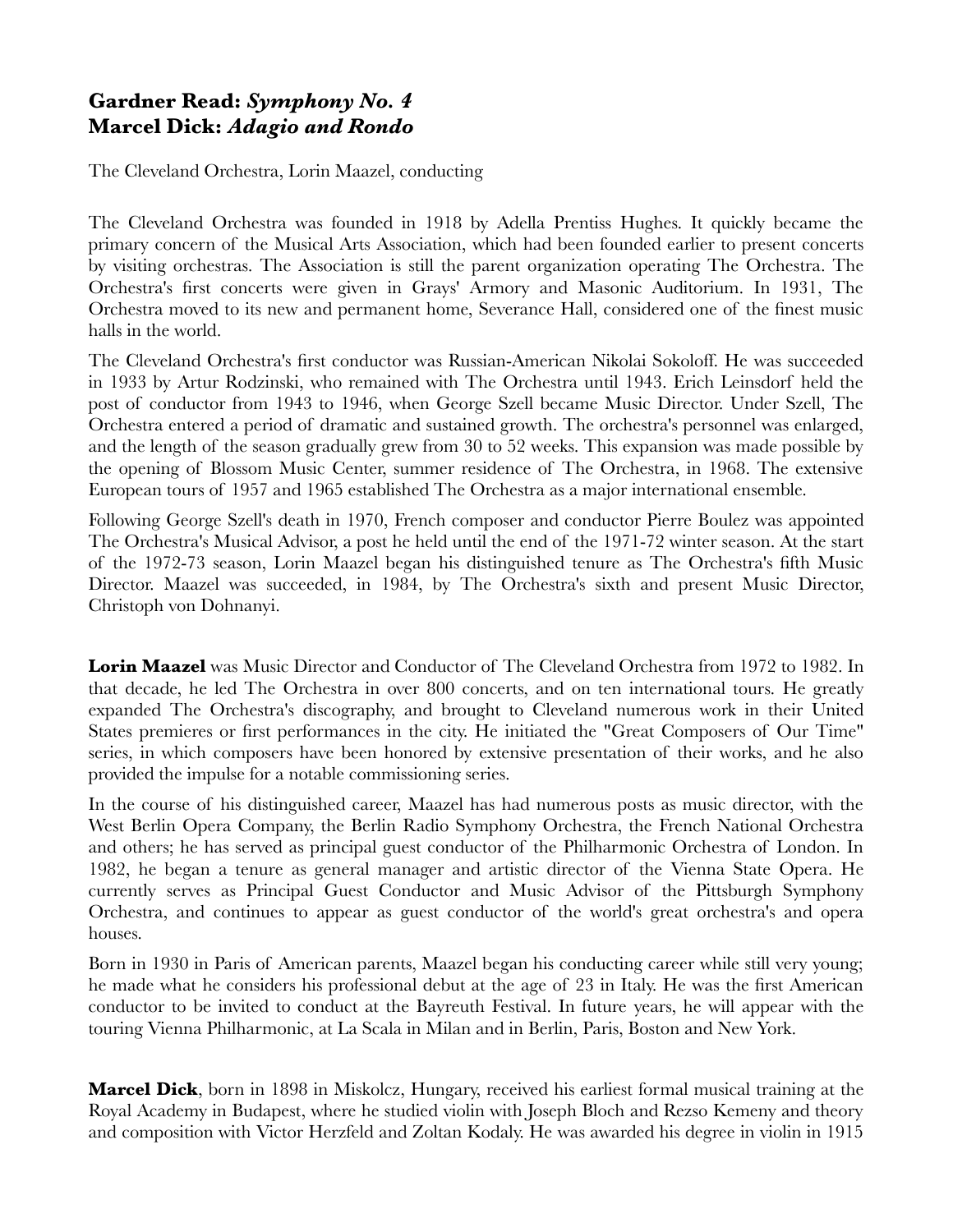and became Professor of Music in 1917; further studies were interrupted by World War I. Before emigrating to the United States in 1934, Dick enjoyed a successful career as both an orchestral and chamber performer, appearing with the Budapest Opera, the Budapest Philharmonic, the Volksoper in Vienna (as assistant concertmaster) and the Vienna Symphony Orchestra (as principal violist 1923 to 1934). A member of several noted string quartets, Dick co-founded the famous Kolisch Quartet in 1924 at the suggestion of Arnold Schoenberg. In that same year, Schoenberg invited Dick to premiere his *Serenade, Op. 24*; he was to remain Dick's mentor, colleague and friend for many years.

In the United States, Marcel Dick performed as a member of the Detroit Symphony and of the Stradivarius Quartet. In 1943, he became principal violist of The Cleveland Orchestra, a position held until 1949 when he was appointed the head of the department of graduate theory and composition at the Cleveland Institute of Music. Other teaching experience has included, among others, positions at the Royal Academy in Budapest, the Municipal School of Music in Vienna, Kenyon College and Case Western Reserve University. While at the Cleveland Institute, until his retirement in 1973, Dick conducted the Institute Orchestra; he has several times commanded the podium of The Cleveland Orchestra.

In 1962 Marcel Dick was the recipient of the Music Award of the Cleveland Arts Prize, and in 1978 received an honorary degree of Doctor of Musical Arts from the Cleveland Institute of Music. More of his work may be heard on CRI recordings: SD 183, *Suite for Piano* (1959) performed by Arthur Loesser and SD 274, *Symphony for Strings* (1964) performed by the London Sinfonietta, David Atherton conducting.

Composer, conductor, teacher, and author **Gardner Read** has enjoyed a career of rich diversity. Born in Evanston, Illinois, in 1913, he studied piano and organ privately as a high school student and at the same time took lessons in composition at Northwestern University's School of Music. During the summers of 1932 and 1933 he studied composition and conducting at the National Music Camp, Interlochen, Michigan, where in 1940 he taught composition and orchestration. In the fall of 1932 Read was awarded a four-year scholarship to the Eastman School of Music, his principal teachers being Bernard Rogers and Howard Hanson. On a Cromwell Traveling Fellowship to Europe he studied in Rome with Ildebrando Pizzetti and briefly with Jan Sibelius in Finland just prior to the outbreak of war in 1939. A 1941 fellowship to the Berkshire Music Center in Tanglewood enabled Read to study with Aaron Copland. From 1941 to 1948 Gardner Read headed the composition departments at the St. Louis Institute of Music, the Kansas City Conservatory of Music, and the Cleveland Institute of Music. In 1948 he was appointed composer-in-residence at the School of Music of Boston University, becoming Professor Emeritus in 1978. Read has held resident fellowships to the MacDowell Colony and the Huntington Hartford Foundation and was awarded an honorary doctorate in music by Doane College in 1964. Other major awards include first prize in the New York Philharmonic-Symphony Society's 1937 American Composers Contest for his *Symphony No. 1, Op. 30*, and first prize in the Paderewski Fund Competition of 1943 for his *Symphony No. 2, Op. 45*.

Gardner Read's activities as a conductor include leading his own works with such ensembles as the Boston, Cincinnati, Philadelphia, and Pittsburgh symphony orchestras. As an author he has published six books, two of which - the *Thesaurus of Orchestral Devices* (1953) and *Music Notation* (1964) - are considered classics in their field.

Read's work may be heard on CRI recording SD 444, *The Aztec Gods, Op. 107* performed by the Paul Price Percussion Ensemble, Paul Price conducting.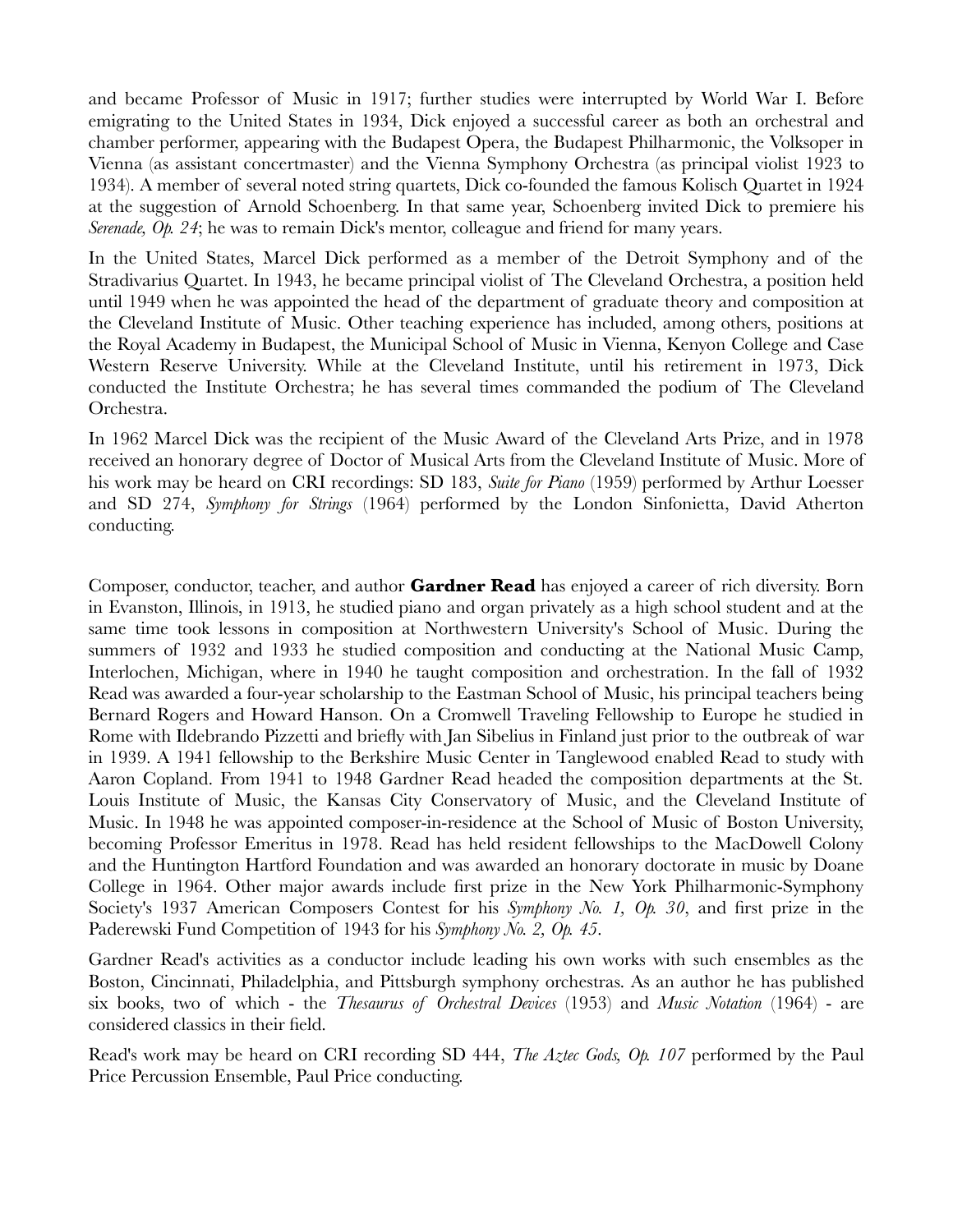*Symphony No. 4, Op. 92* was begun by Gardner Read at the MacDowell Colony in Peterborough, New Hampshire in June, 1951 and completed in the composer's Manchester, Massachusetts home in December, 1958. The world premiere took place on January 30, 1970, when the work was introduced by the Cincinnati Symphony Orchestra under Erich Kunzel. The composer himself conducted performances of this symphony on February 9, 1973, with the Boston University Symphony Orchestra and on April 9, 1981, with the Depauw University Symphony Orchestra. This recording is a live performance of the Cleveland premiere which was on April 10, 1980, with The Cleveland Orchestra conducted by Lorin Maazel.

"While using the time-tested forms I like to treat them differently each time - to add something unusual or distinctive in their application. But, as a foil to this seemingly intellectual approach, my music is basically romantic in mood, and color and sonority play a very important part. For instance: my first symphony (premiered in 1937 by the New York Philharmonic-Symphony under Sir John Barbirolli) has four extended movements, the first being a frenetic scherzo, followed by a slow movement and a concluding sonata-allegro, thus reversing the normal positions of first and third movements in the Classical and early Romantic symphonies. My third symphony, premiered in 1962 by the Pittsburgh Symphony Orchestra under William Steinberg, also relies on three movements; two of them, however, utilize the familiar Baroque forms of passacaglia, chorale and fugue. *Symphony No. 4* is divided into two fairly long movements, of which the first is slow and the last is a kind of scherzo-rondo that recalls material from the first movement.

"*Symphonies 1, 3* and *4* are cyclical in that thematic ideas from their initial movements appear in one guise or another in succeeding movements. The passacaglia first movement of *Symphony No. 3*, for example, forms the basis for the fugue in the final movement, while the chordal structure of the scherzo movement is transformed to become the opening chorale of the last movement. Further similarities - and differences - between the four symphonies include the first and fourth both ending quietly and in a somber mood while the second and third finish with a blaze of full orchestra. *Symphony No. 1* requires the largest orchestra of the four while *No. 4* relies on the standard symphonic ensemble, but minus harp and keyboard instruments. Nonetheless, all differences aside, the one factor linking all four symphonies is their prevailing mood of romanticism, of emotional expression taking precedence over intellectualism, in spite of elaborate formal structures and complex thematic relationships.

"The opening movement of *Symphony No. 4* begins with an extended canon in six solo cellos against a subdued background of timpani and double basses (*Largo con intenzita*). This idea is then transferred to the higher strings, still in canon, reaching a climax in which the woodwinds and brass are gradually introduced into the orchestral texture. An agitated section based on rapidly shifting polytonal harmonies in the wind instruments serves as transition to a second theme, given to the violins and imitated in augmentation by solo trombone. The tension of this theme gradually relaxes into a *Tranquillo assai*, in which the solo clarinet exposes a variant of the idea against a murmuring background of divided violas and cellos and a *sotto voce* reflection on the canon statement in solo bassoon. A sudden surge of intensity leads to a powerful, combined restatement of the first two themes in the brasses and lower strings accompanied by restlessly moving polytonal chords in the woodwinds. Following a climax in the full orchestra the main thematic ideas are restated in reverse order: the solo clarinet theme slowly dissolves into the first theme, again in the six solo cellos but this time in retrograde. The movement dies away on a low C-sharp in the timpani and double basses, thus ending as it began.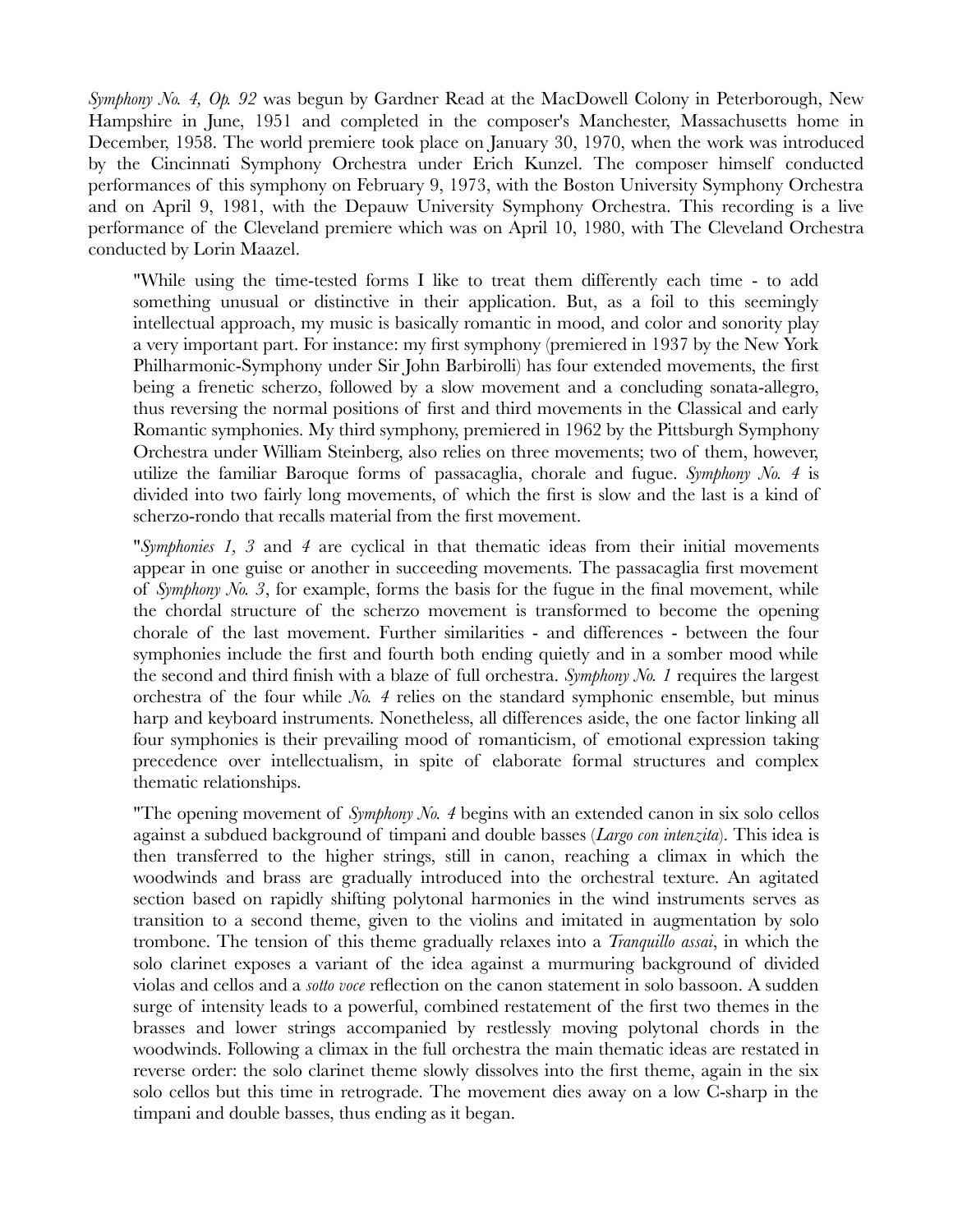"A *Lento sostenuto* in the full orchestra serves as introduction to the principal theme, heard first in the bassoon, of the *Allegro scherzando* movement that follows. This theme, rather grotesque in nature, is imitated in fugal style, passing from instrument to instrument and highlighted by trills and odd percussive effects. Indeed, the entire movement might be characterized as a study in orchestral trills as well as in unusual melodic and harmonic spacings.

"A momentary relaxation in activity precedes a gradual increase in thematic complexity in which the theme is fragmented, simultaneously combined in various rhythmic permutations, stated in augmentation, inverted and treated chordally. The principal climax of the movement is reached when the original theme (from the first movement) is proclaimed by the four horns (*Molto largamente, con nobilita*), echoed by the trombones and then the trumpets. The climax subsides with fragments of the second movement theme tossed between the instruments against a background of the poly-chordal woodwind figures from the first movement. There follows a brief reference to the second movement's introductory measures, leading into a completely transformed second movement theme, somber - almost tragic - in mood. The symphony ends very quietly with polychordal alternations between the woodwinds, muted strings and muted brass, and a final low E in timpani, solo double basses and deep gong."

## —Gardner Read

**Marcel Dick**'s *Adagio and Rondo for Orchestra* was composed in 1951, at the suggestion of Dmitri Mitropoulos who had conducted Dick's *Symphony* at The Cleveland Orchestra concerts of December 14-16, 1950. The premiere of the work by the New York Philharmonic was announced for the Spring of 1953, but the conductor's serious illness that season forced a postponement, and finally prevented him from presenting it before his death. The work thus received its world premiere on January 10-12, 1963, with The Cleveland Orchestra directed - at the invitation of George Szell - by the composer. *Adagio and Rondo* is dedicated to Dmitri Mitropoulos.

Marcel Dick continues a tradition begun by Arnold Schoenberg: one of the major currents of the century known as the method of composing with twelve tones. Yet he paraphrases an axiom by Schoenberg that said, "the tone-row does not compose; the composer composes." Thus every genuine creative artist who uses this or any other method or style will bring to it his own approach, his own personality and individuality.

In discussing the *Adagio and Rondo* in 1963, when it received its world premiere in Severance Hall, Marcel Dick commented as follows about the technique of this music:

"The so-called twelve tone method has been much misunderstood. This is hardly the place to explain it in any detail. But let me say merely this: in all compositions, of any style and time, there is a central idea, with the contrasts determined by the nature of the principal theme. It was Schoenberg's discovery that such a principal theme could take over all the functions needed by the piece, including that of tonal organization. Thus the tone-row, the basic series with which this piece begins, is the material from which everything else is formed. The possibilities of varying a tone-row, a series of twelve notes, are virtually endless; one chooses one's theme as Bach chose and shaped a fugue subject for its maximum potential, and then one begins to work! But what is most important is this: first comes the theme, the melodic idea (heard in this piece at the very beginning from the English horn). From that the tone-row is built - not the other way around! This is correct and is my philosophy of working. First there is the invention; then one discovers the developmental possibilities inherent in it, and the devices of varying it fall naturally into